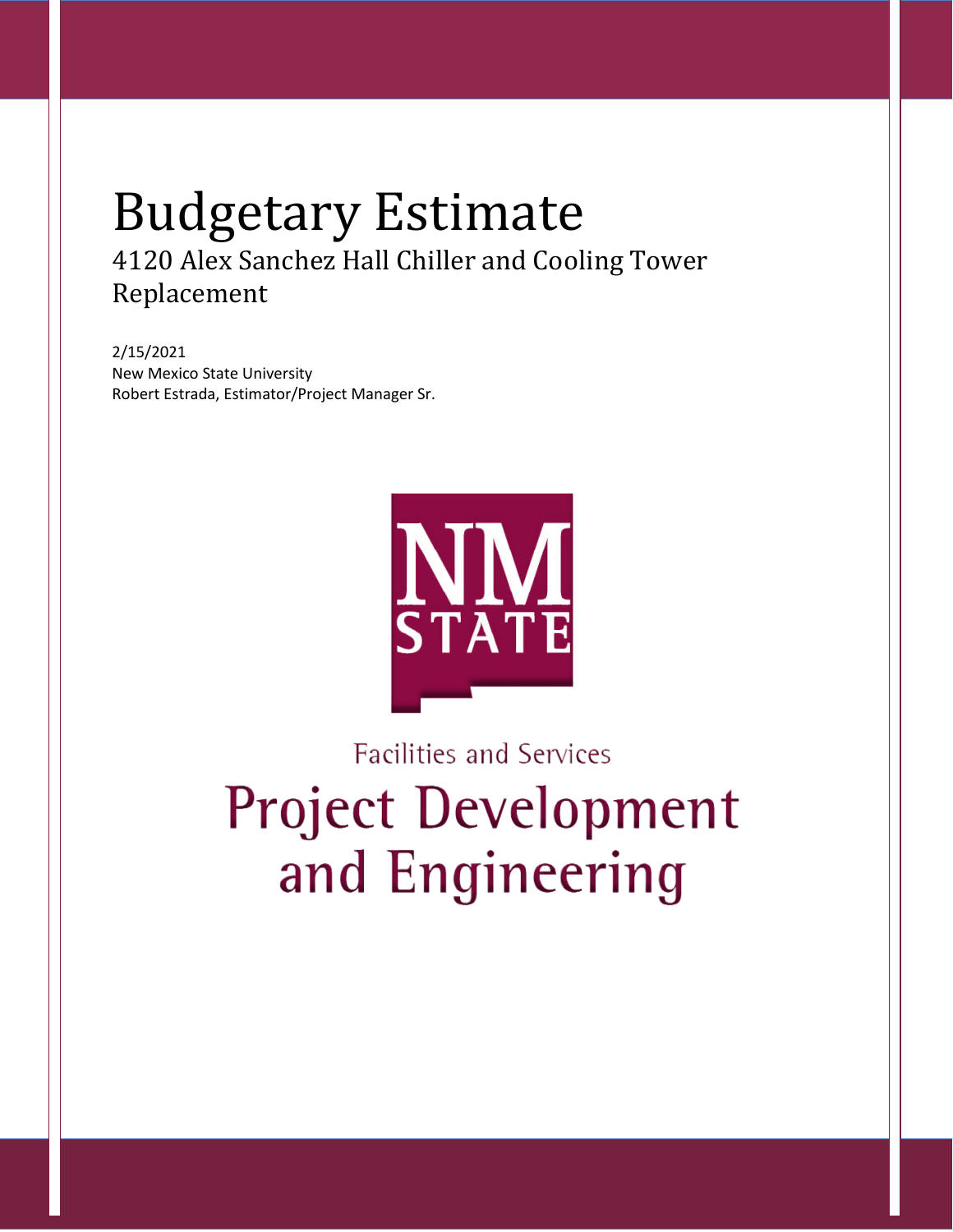February 15, 2021

Michael Luchau Facilities Manager DACC New Mexico State University

Dear Mike,

Thank you for working with Facilities & Services, Project Development and Engineering on your renovation needs. We are confident that you will be very satisfied with the services that we offer and the deliverables received. Facilities and Services has assembled an experienced team of design, engineering, and construction professionals, committed to assisting you with your project ideas. If you have any question related to the attached budgetary estimate, I can be reached at (575) 646-2683 during normal business hours or via email at [robrada@nmsu.edu.](mailto:robrada@nmsu.edu) If for any reason you are not satisfied with my assistance, please contact Robert Herrera, Assistant Director at (575) 646-5213.

As your future needs arise, we will be happy to help you evaluate those needs and offer you the services that will help you achieve your goals. Let our team turn your ideas into reality. Again, thank you for working with our team and I look forward to working with you in the future.

Sincerely,

Robert Estrada, AEP Estimator/Project Manager Sr.

Budgetary Estimate 1 and 1 and 1 and 1 and 1 and 1 and 1 and 1 and 1 and 1 and 1 and 1 and 1 and 1 and 1 and 1 and 1 and 1 and 1 and 1 and 1 and 1 and 1 and 1 and 1 and 1 and 1 and 1 and 1 and 1 and 1 and 1 and 1 and 1 and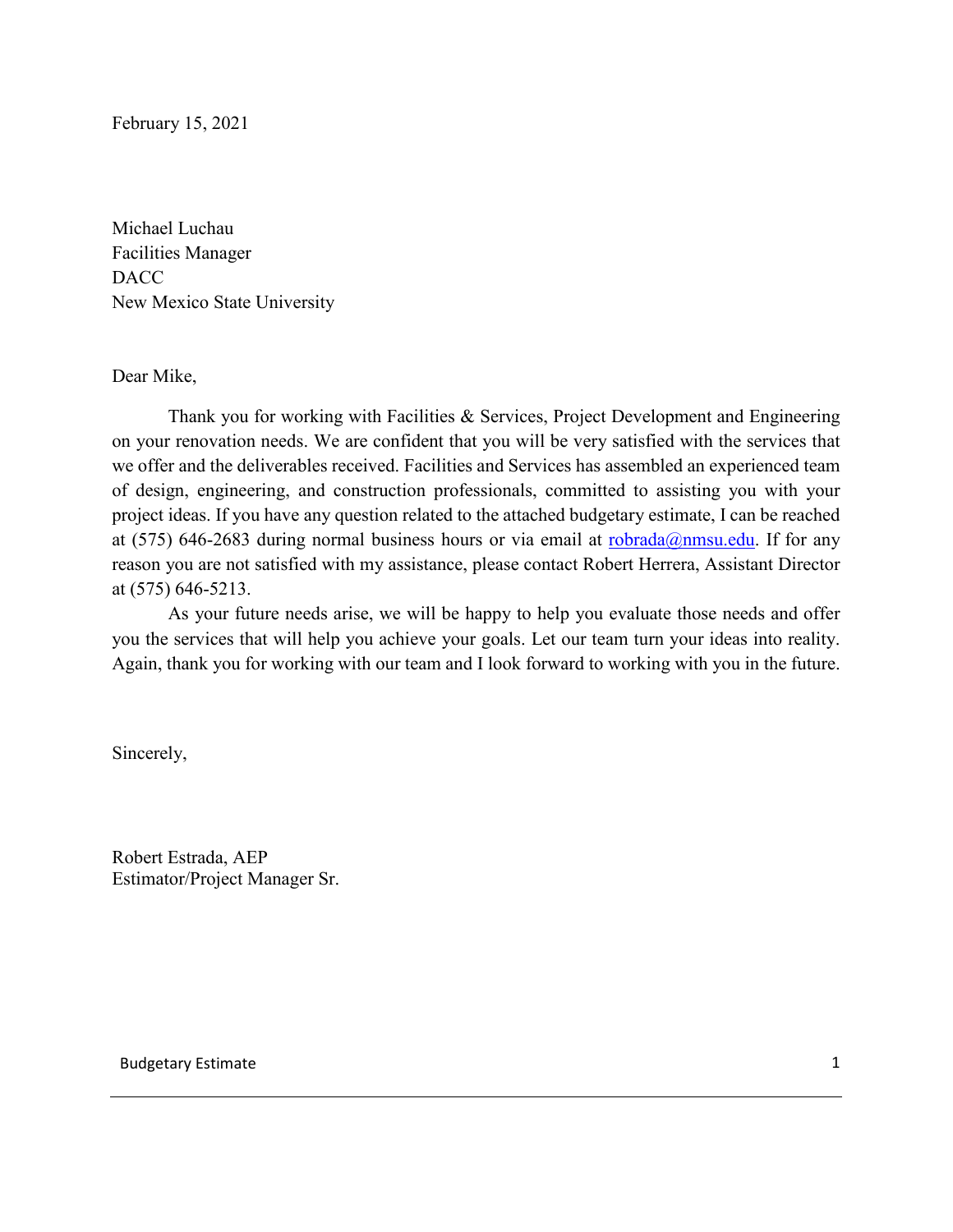**Disclaimer:** How we approach project estimating is unique due to the level of project knowledge at the time of the estimate. To a great extent estimates are by nature unclear or inexact because a choice between alternatives has not been made at this very early stage, so if you have any questions on how to apply the values, please talk to us. Estimates are subject to change and should be refined as the specific project requirements (scope) is refined. It is the requestor's obligation to carefully review and confirm the information provided is valid and reflects the scope of work requested by the project customer.

## **Purpose**

The purpose of this budgetary estimate is to determine the conceptual cost to replace one of the existing chillers and cooling tower at Alex Sanchez Hall.

## **Project Scope**

Dismantle and remove existing cooling tower demolish wall section to access mechanical area disconnect and remove existing chiller. Prepare area for new chiller and prepare slab and connections for new cooling tower and install. Replace wall section and mechanical room door, make new connections and test, complete repairs and touch ups.

## **Budgetary Estimate Qualifications**

The attached budgetary estimate is an initial projection of cost based on preliminary observations, quantities, general construction methods, and the scope of work we discussed. The construction budget estimate is based on known conditions and the described general scope of work. The estimate was developed by drawing on historical cost and current construction cost library. The actual cost may vary  $(+/- 30\%)$  of the estimated amount. If the estimate as presented meets with your approval, and you would like to proceed with this project, please submit a Project Request at: http://www.ofs.nmsu.edu/req\_selection.htm

### **Inclusions**

### **The budgetary estimate for the above reference includes the following:**

- Demolition of wall to mechanical room
- Removal of chiller and cooling tower
- Installation of new chiller and tower
- Replacement of wall and door to mechanical room
- Testing and commissioning

#### Budgetary Estimate 2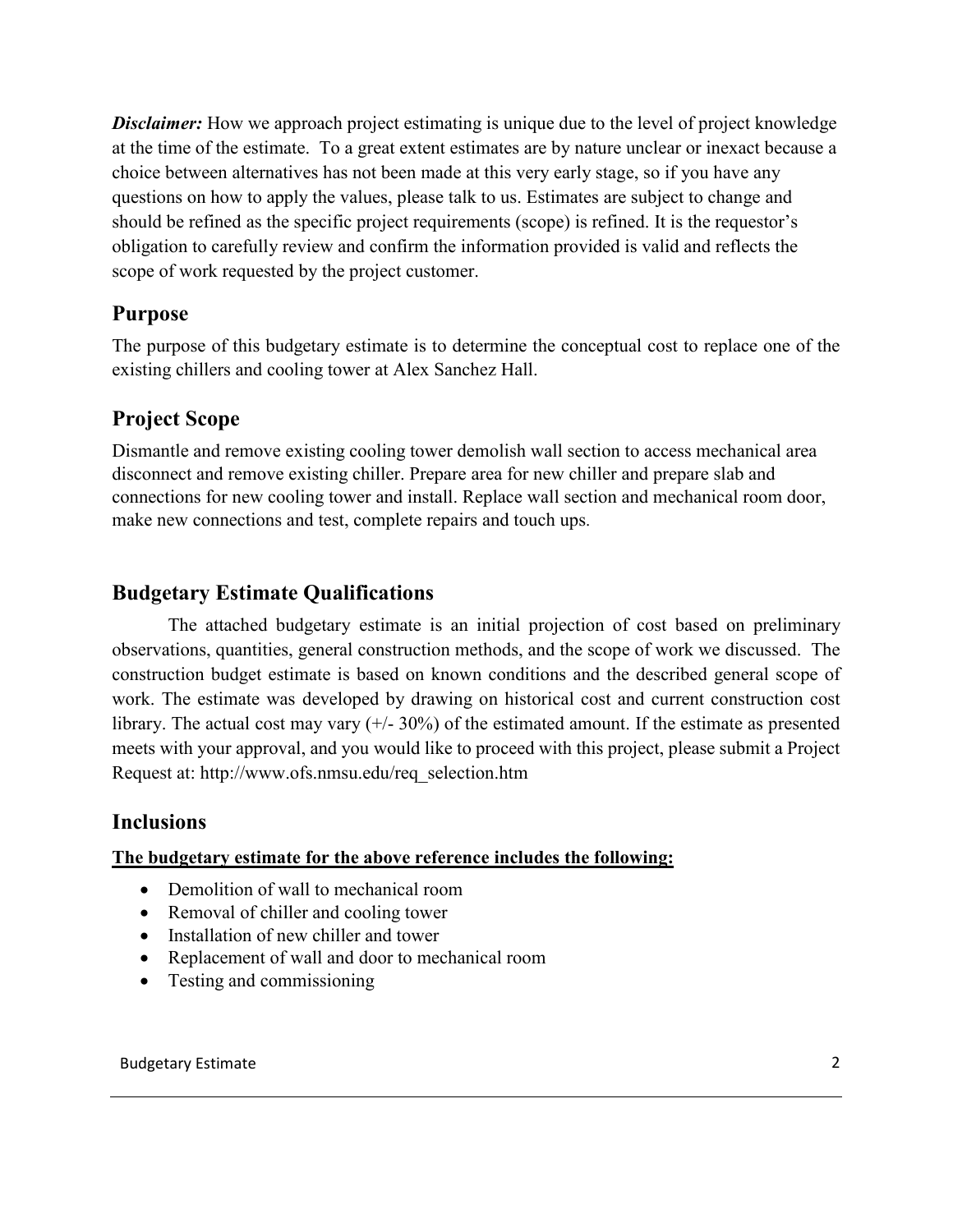# **Exclusions The budgetary estimate does not include:**

- Escalations on material and labor
- Modifications to perimeter walls/fencing

Budgetary Estimate 33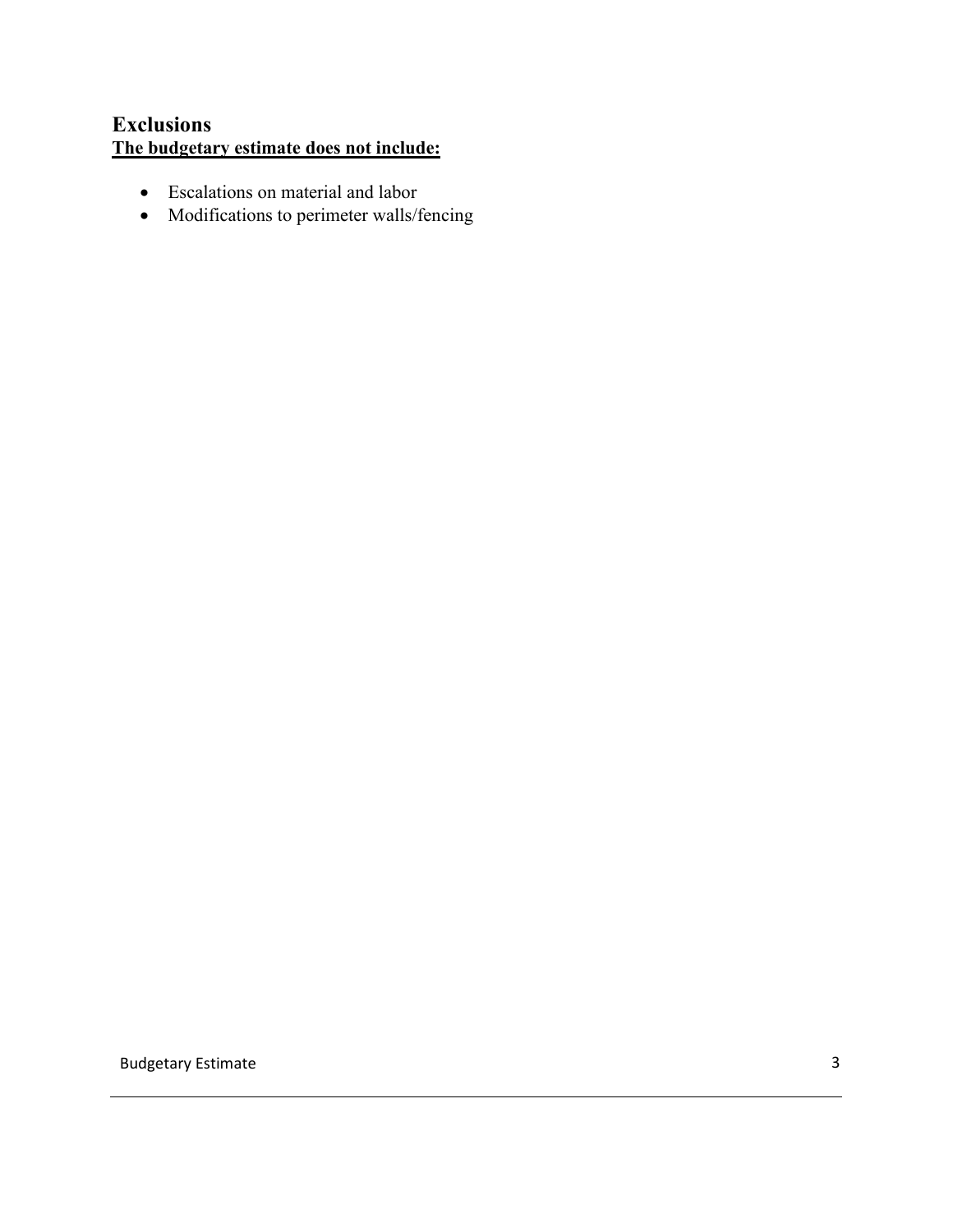#### **Estimate: 245 4120 Alex Sanchez Hall York Chiller replacement**

# **Division Totals**

| Description           | <b>Total Estimate</b> | dol     |
|-----------------------|-----------------------|---------|
| 01 GENERAL            | \$28,509.33           | 4.51%   |
| 02 SITE CONSTRUCTION  | \$30,724.58           | 4.86%   |
| 04 MASONRY            | \$5,828.41            | 0.92%   |
| 08 DOORS AND WINDOWS  | \$3,999.86            | 0.63%   |
| 09 FINISHES           | \$8,407.08            | 1.33%   |
| 23 HVAC               | \$554,366.77          | 87.74%  |
| <b>Total Estimate</b> | \$631,836.03          | 100.00% |